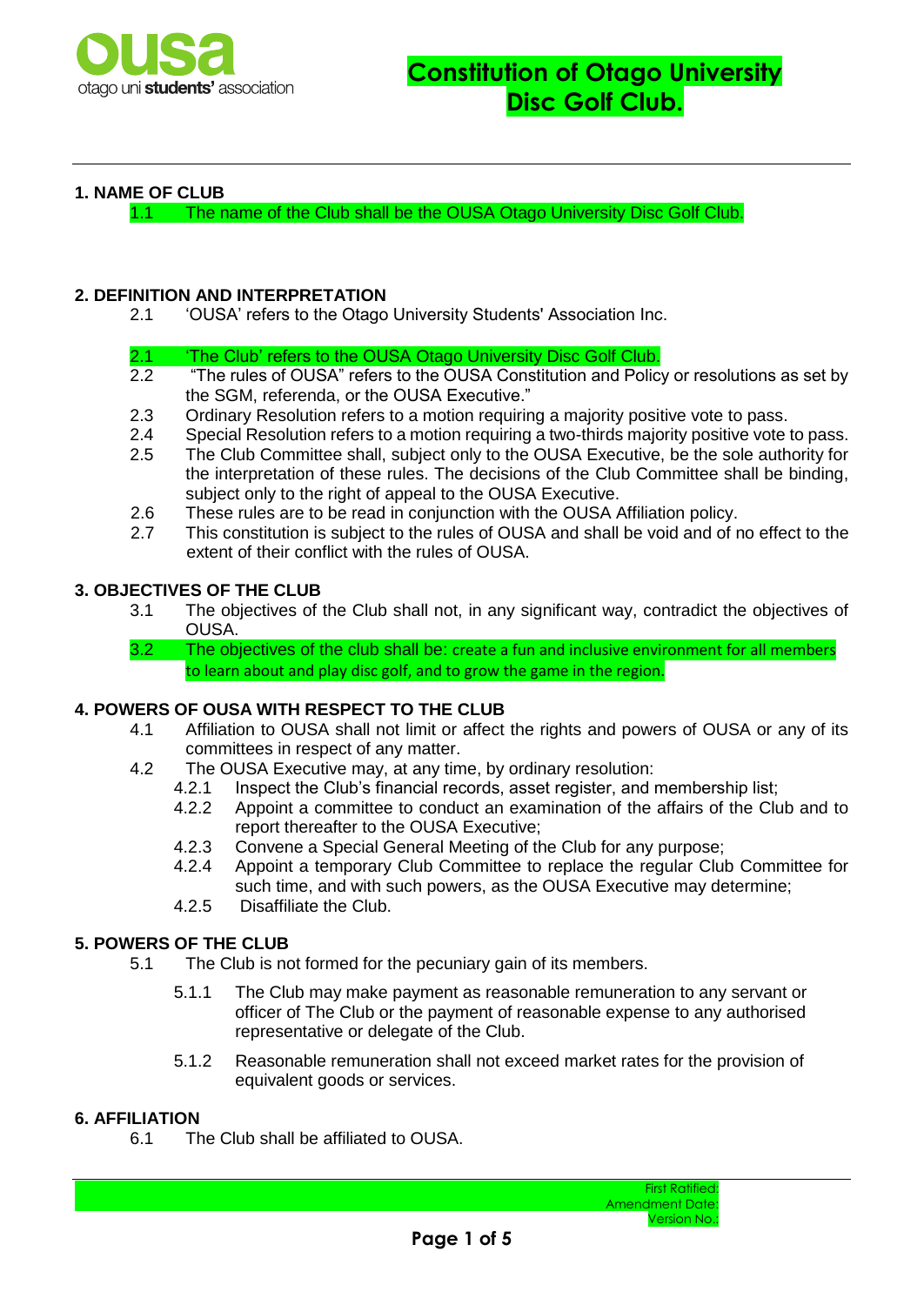

- 6.2 The Club and its members present and future shall be bound by the rules of OUSA, and every such Club and all such members shall be so bound in all respects. Where the OUSA constitution is not expressly mentioned in the constitution of the Club, the provisions of the OUSA constitution shall be read into the document.
- 6.3 The Club's affiliation to OUSA shall automatically lapse if The Club fails or ceases to comply with the OUSA Affiliation Policy or Section 18 of the OUSA Constitution and Rules.
- 6.4 The Club shall not become affiliated to or in any way connected with any other organisation without the consent of the OUSA Executive.
	- 6.4.1 Any affiliation to any other body entered into without the OUSA Executive's consent shall be null and void.

### **7. LIABILITIES INCURRED BY THE CLUB**

- 7.1 The Club shall not enter into any loan agreement of a value greater than NZ\$1000 without approval by ordinary resolution of the OUSA Executive.
- 7.2 OUSA shall not be responsible for any liabilities or debts incurred by the Club.

#### **8. MEMBERSHIP**

- 8.1 The Club shall, in normal circumstances, have no less than 75% of total membership comprised of OUSA/OPSA members.
- 8.2 The Club shall in normal circumstances have no less than ten members.
- 8.3 Membership of the Club shall be open to all members of OUSA/OPSA.
- 8.4 Membership can be restricted to a subsection of OUSA/OPSA members provided that the restrictions do not contravene the laws of New Zealand.
- 8.5 Persons shall become members of the Club when an application for membership is given in writing to the Club Committee and accompanied with the annual subscription fee (if applicable).
- 8.6 The Club shall only levy upon its members such fees or subscriptions as have been ratified by the AGM of the Club.
- 8.7 Any member of the Club who does not pay any required subscription within one calendar month of joining shall not be permitted to exercise the privileges of membership until the subscription is paid.
- 8.8 Membership shall be deemed to continue until a formal resignation is received by the Club Committee or by the end of the calander year.
- 8.9 A club member may not be suspended or expelled unless the committee resolves to do so by special resolution.
	- 8.9.1 The suspended member will be relieved of any powers and responsibilities and is not permitted to attend club activities.
	- 8.9.2 A special general meeting must be called within three months to expel the member or the suspension lapses.
- 8.10 The following procedure must be used to expel a club member:
	- 8.10.1 Written notice of any meeting regarding the expulsion and of the basic allegations and charges against the member must be received in person 30 days prior to the meeting taking place.
	- 8.10.2 That a special general meeting is called which the member to be expelled may attend in person, or submit in written form, grounds for his or her defence.
	- 8.10.3 The motion to expel a club member must be passed by special resolution.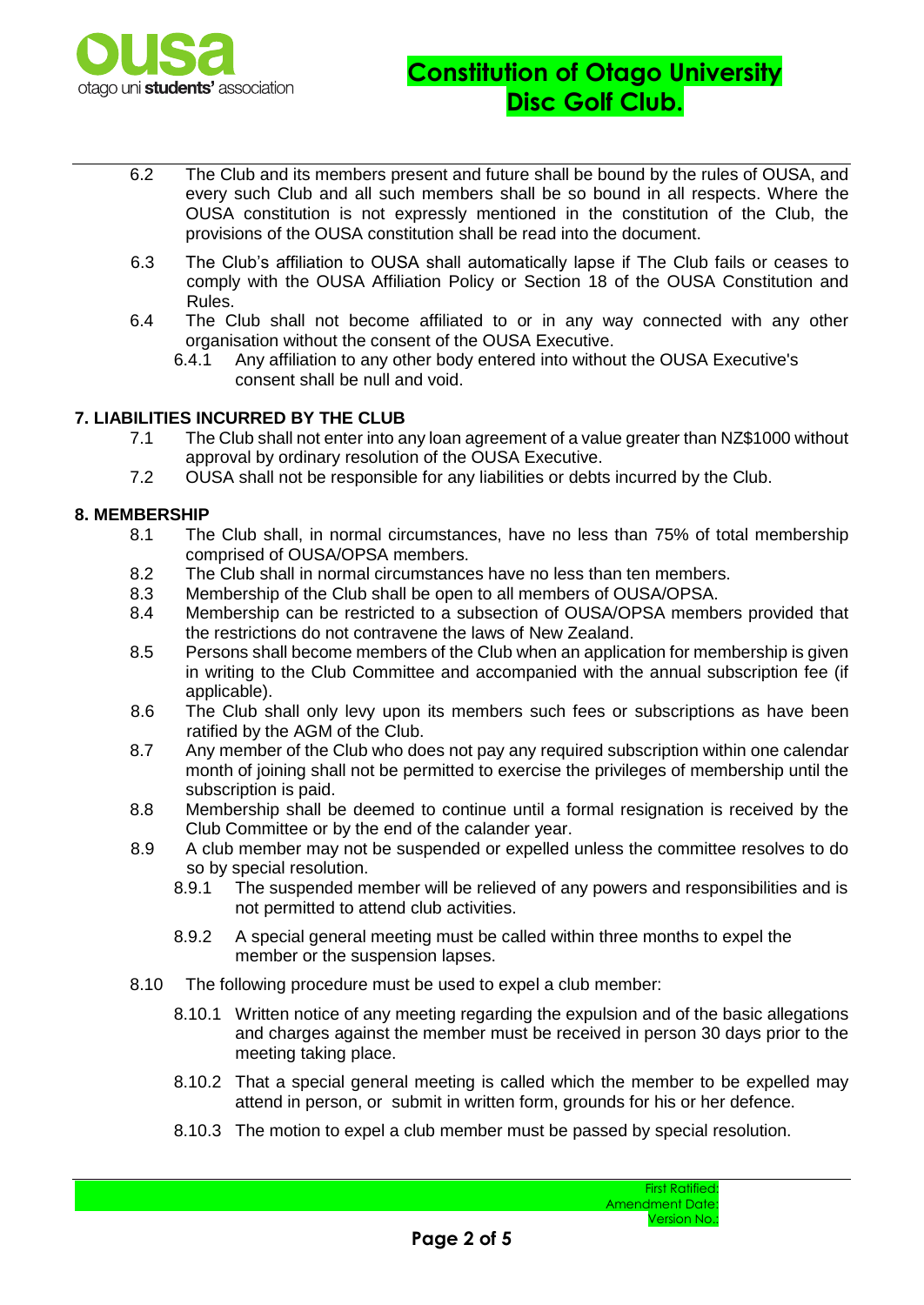

- 8.10.4 That the member is informed in writing of the decision of the meeting and the length of his or her expulsion.
- 8.11 Where a member of the Club is expelled, that member shall have the right of appeal to the OUSA Executive.

# **9. ANNUAL GENERAL MEETING (AGM)**

- 9.1 The Annual General Meeting (AGM) of the Club shall be held during the month of October at such time and place as the Club Committee shall decide.
- 9.2 The AGM shall be held for the following purposes:
	- 9.2.1 To receive, from the Club Committee, a report of the proceedings of the previous year and a statement of the Club accounts;
	- 9.2.2 To elect the officers of the Club Committee for the following year;
	- 9.2.3 To conduct any general business.
- 9.3 The President, or in their absence any member appointed by the meeting, shall be chair of the meeting.
- 9.4 Every motion shall be moved by one Club member and seconded by another.
- 9.5 Every member present shall be entitled to one vote,
	- 9.5.1 In the case of an equality of votes the Chair shall have a second or casting vote.
- 9.6 The quorum shall be 15 per cent of the Club's total members or 6 members, whichever is greater.
- 9.7 At least 14 days notice of the AGM shall be given to all members, by posting a notice on the OUSA notice board and/or members only facebook page.
	- 9.7.1 The notice shall include an agenda of business to be conducted at the AGM.

### **10. SPECIAL GENERAL MEETINGS AND NO CONFIDENCE VOTES**

- 10.1 The Club Committee on their own behalf or on the signed request of a quorum of members may at any time call a Special General Meeting.
	- 10.1.1 If the Club Committee does not call a meeting within 14 days of receiving such a request, the requestors may themselves call a Special General Meeting.
	- 10.1.2 Notice of a Special General Meeting shall be given in the manner described above for an AGM.
- 10.2 The conduct, voting procedures and quorum of a Special General Meeting shall be the same as those prescribed for the AGM.
- 10.3 At any Special General Meeting a motion of no confidence in the Club Committee, or any member thereof, may be passed by special resolution provided that 14 days notice of such intention has been given.
	- 10.3.1 On the passing of such motion, the Committee member shall be deemed to have resigned and the meeting shall then have the power to, and may proceed to, elect a new Committee member to the vacant position (s).
	- 10.3.2 Such new member shall hold office until the next AGM.

#### **11. CLUB OFFICERS AND THEIR ELECTION**

- 11.1 The management and control of the Club shall be deputed to the officers of the club who represent the Committee of the Club.
- 11.2 The Committee of the Club shall consist of a maximum of 7 people, being President, Vice President, Secretary, Treasurer, Social Media Rep, Events Co-ordinator, Health and Safety Rep, all of whom shall be elected at the Annual General Meeting.
- 11.3 Every candidate for office shall be nominated at the meeting by one member of the Club and seconded by another.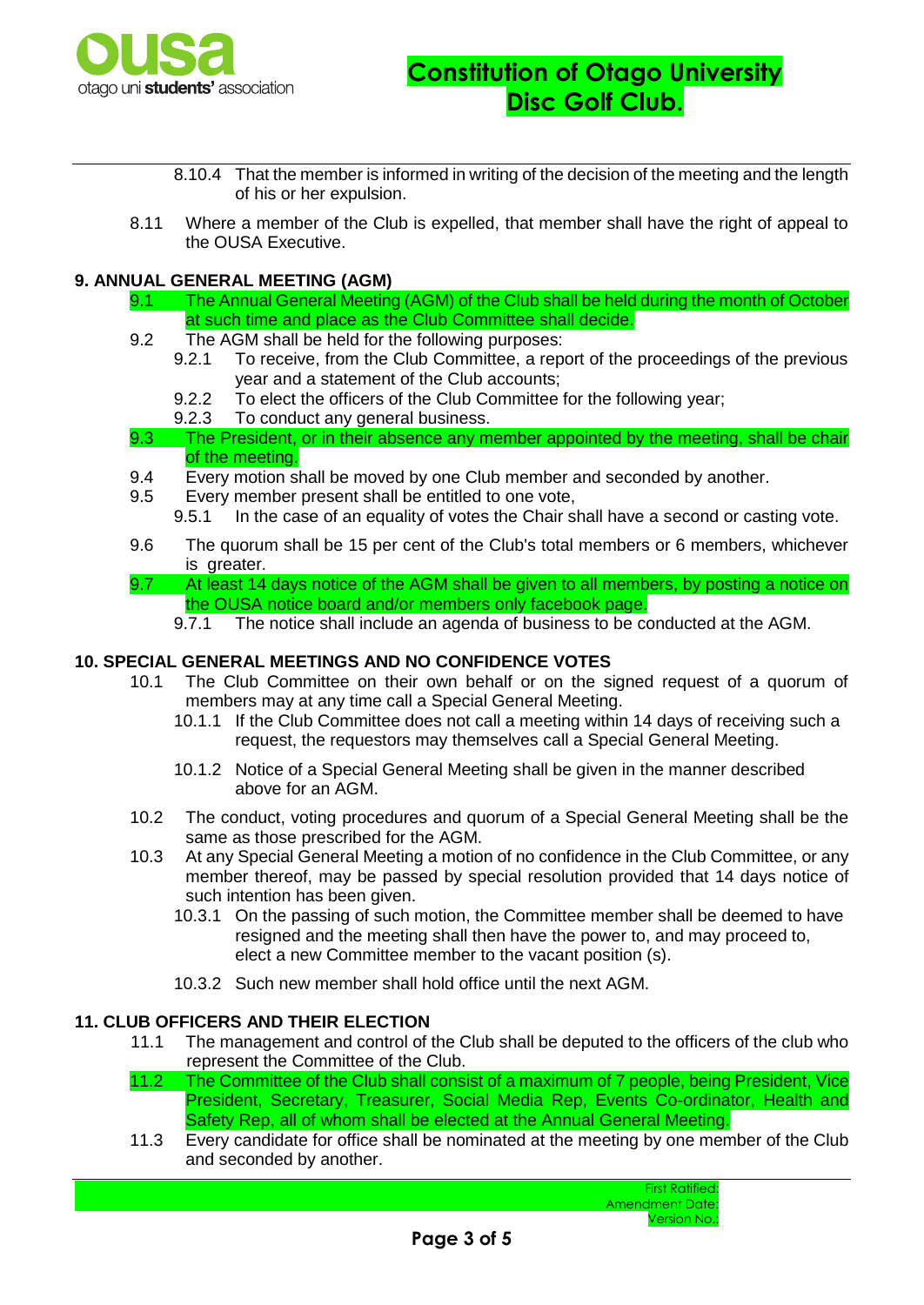

- 11.4 Every member present at the meeting shall be entitled to one vote.
- 11.5 In the event of two or more candidates receiving an equal number of votes, the chair of the meeting shall have a second or casting vote.
- 11.6 The Club Officers shall hold office for one year following their appointment or until an officer resigns.
	- 11.6.1 Such resignation shall be effective immediately upon receipt in writing by the committee.
	- 11.6.2 If a vacancy on the Club Committee occurs during the year, providing that a quorum remains, the Club Committee may appoint any member to fill such a vacancy, unless it has occured due to a no confidence vote.
	- 11.6.3 If a vacancy occurs due to a no confidence vote then section 10 of this constitution applies.

# **12. THE CLUB COMMITTEE**

- 12.1 The Club Committee shall have full power at its meetings to deal with all matters relating to the objectives of the Club.
	- 12.1.1 Any matters relating to the interpretation of these rules;
	- 12.1.2 Except where power is vested in the Club at a general meeting.
- 12.2 All decisions shall be valid and binding on the members, only so far as they do not conflict with these rules, the rules of OUSA, or decisions of the OUSA Executive.
- 12.3 The Club Committee shall meet at such times as it deems fit.
- 12.4 The President, or in their absence, any member appointed by the Club Committee, shall, in the case of an equality of votes, have a second or casting vote at all Club Committee meetings 4 Club Committee members.
- 12.5 One member of the Club Committee shall be elected to represent the Club on the OUSA Affiliated Clubs Council.

#### **13. FINANCE, PROPERTY AND RECORDS OF THE CLUB**

- 13.1 The funds of the Club shall be in the control of the Club Committee, which will depute the Treasurer to manage them.
- 13.2 The Treasurer shall also:
	- 13.2.1 Keep a true record and account of all the receipts and payments of the Club including bank statements;
	- 13.2.2 Prepare the statement of accounts and balance sheet for the financial year;
	- 13.2.3 Keep the Club's asset register up to date.

#### 13.3 The Secretary shall:

- 13.3.1 Keep a true record and account of the proceedings and meetings of the Club and the Club Committee;
- 13.3.2 Keep a correct and up to date membership list;
- 13.3.3 Conduct and archive all correspondence relating to the club.

### **14. DISAFFILIATION OF THE CLUB FROM OUSA**

- 14.1 A club may disaffiliate from OUSA at any time by notifying the CDO in writing.
	- 14.1.1 Such notification will provide reasons for why the club is disaffiliating from OUSA.
	- 14.1.2 Notification will be provided by supplying the Club's AGM Minutes to that effect.